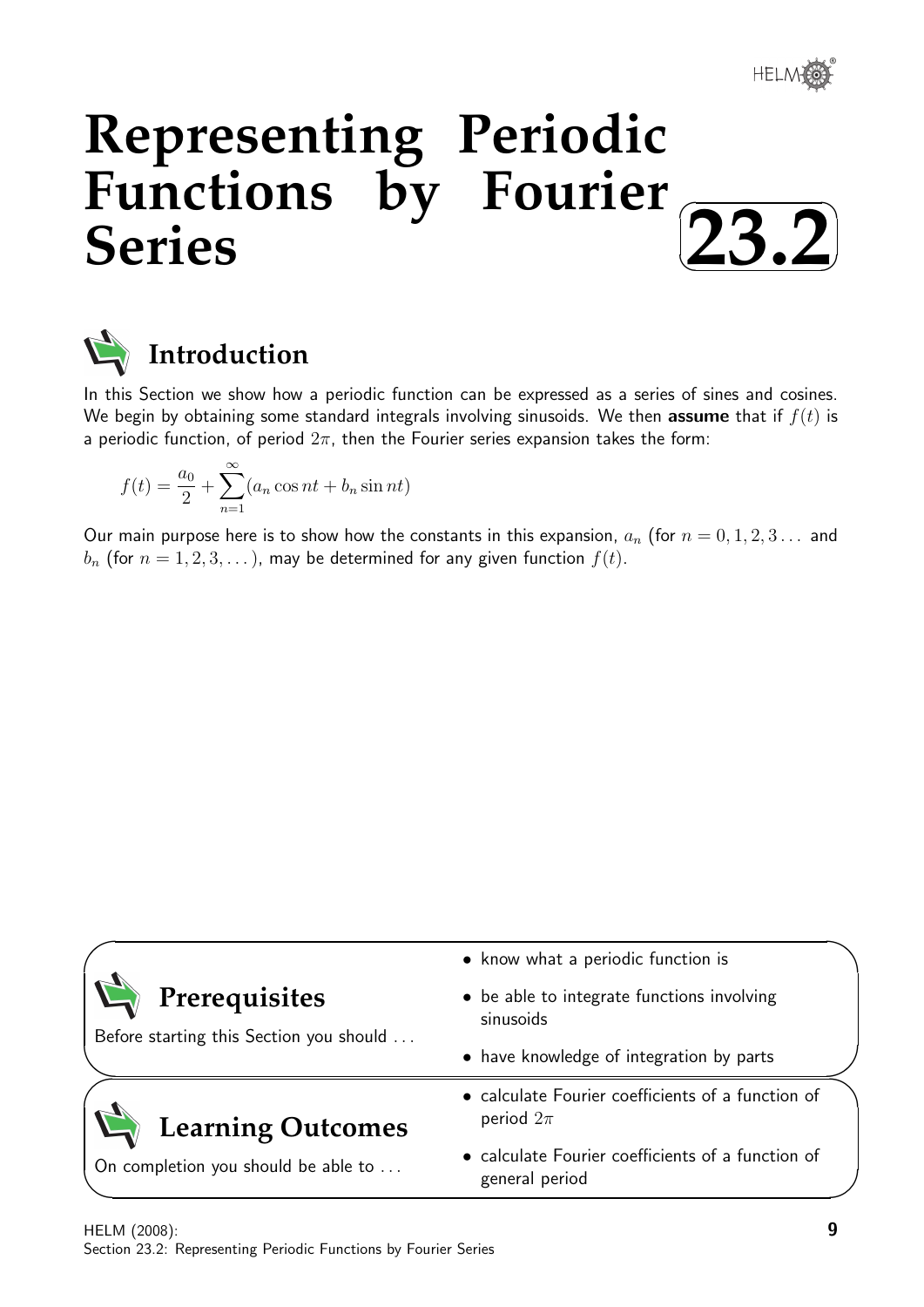## **1. Introduction**

We recall first a simple trigonometric identity:

$$
\cos 2t = -1 + 2\cos^2 t \qquad \text{or equivalently} \qquad \cos^2 t = \frac{1}{2} + \frac{1}{2}\cos 2t \tag{1}
$$

Equation 1 can be interpreted as a simple finite Fourier series representation of the periodic function  $f(t) = \cos^2 t$  which has period  $\pi.$  We note that the Fourier series representation contains a constant term and a period  $\pi$  term.

A more complicated trigonometric identity is

$$
\sin^4 t = \frac{3}{8} - \frac{1}{2}\cos 2t + \frac{1}{8}\cos 4t
$$
 (2)

which again can be considered as a finite Fourier series representation. (Do not worry if you are unfamiliar with the result (2).) Note that the function  $f(t)=\sin^4 t$  (which has period  $\pi)$  is being written in terms of a constant function, a function of period  $\pi$  or frequency  $\frac{1}{1}$  $\pi$ (the "first harmonic") and a function of period  $\frac{\pi}{2}$ 2 or frequency  $\overset{2}{-}$  $\pi$ (the "second harmonic").

The reason for the constant term in both (1) and (2) is that each of the functions  $\cos^2 t$  and  $\sin^4 t$ is non-negative and hence each must have a positive average value. Any sinusoid of the form  $\cos nt$ or sin nt has, by symmetry, zero average value. Therefore, so would a Fourier series containing only such terms. A constant term can therefore be expected to arise in the Fourier series of a function which has a non-zero average value.

## **2. Functions of period** 2π

We now discuss how to represent periodic non-sinusoidal functions  $f(t)$  of period  $2\pi$  in terms of sinusoids, i.e. how to obtain Fourier series representations. As already discussed we expect such  $\frac{m}{2}$  Fourier series to contain harmonics of frequency  $\frac{n}{2}$  $2\pi$  $(n = 1, 2, 3, ...)$  and, if the periodic function has a non-zero average value, a constant term.

Thus we seek a Fourier series representation of the general form

$$
f(t) = \frac{a_0}{2} + a_1 \cos t + a_2 \cos 2t + \ldots + b_1 \sin t + b_2 \sin 2t + \ldots
$$

The reason for labelling the constant term as  $\frac{a_0}{2}$  $\frac{a_0}{2}$  will be discussed later. The amplitudes  $a_1, a_2, \ldots$  $b_1, b_2, \ldots$  of the sinusoids are called **Fourier coefficients**.

Obtaining the Fourier coefficients for a given periodic function  $f(t)$  is our main task and is referred to as Fourier Analysis. Before embarking on such an analysis it is instructive to establish, at least qualitatively, the plausibility of approximating a function by a few terms of its Fourier series.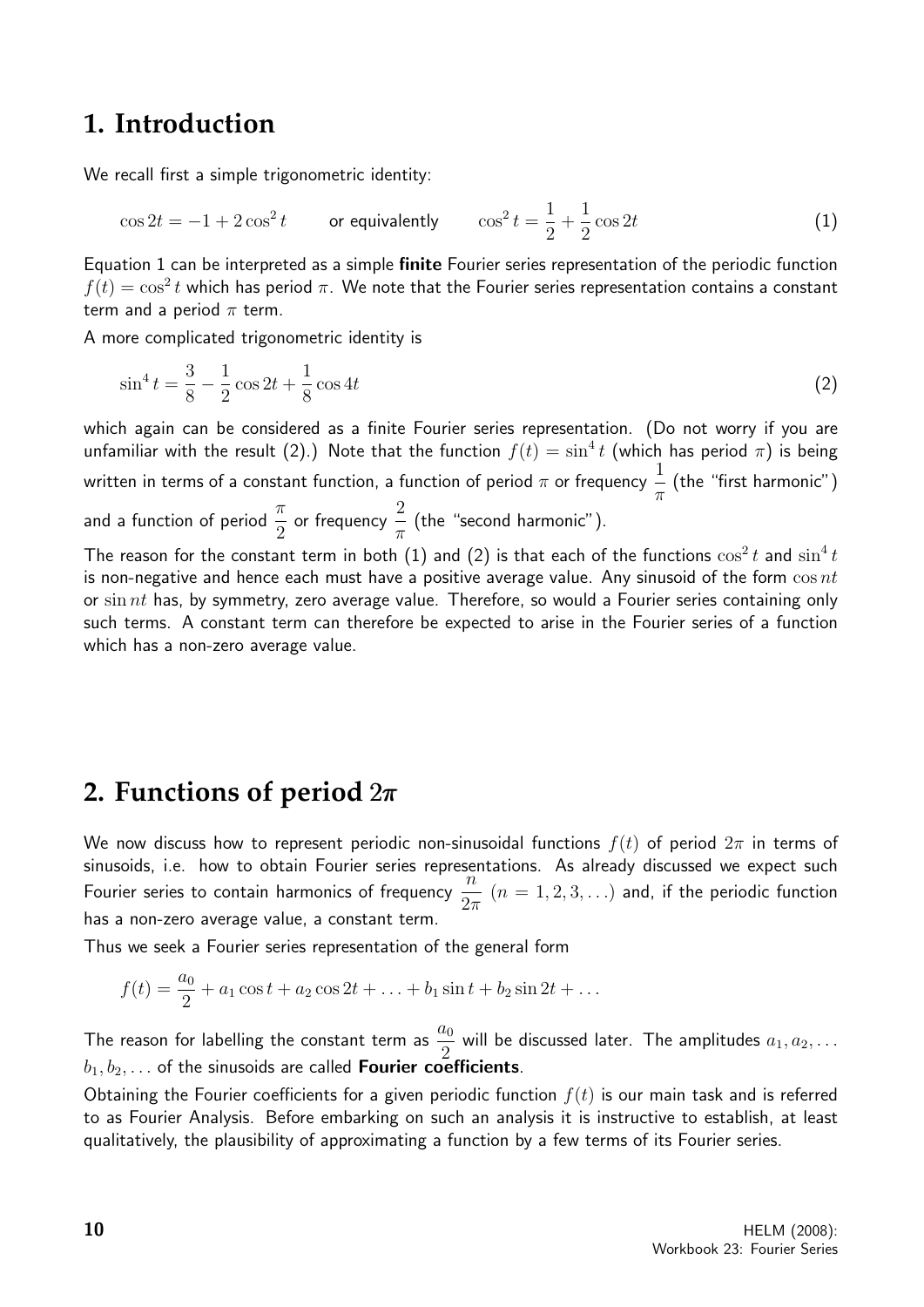

Consider the square wave of period  $2\pi$  one period of which is shown in Figure 10.



- (a) Write down the analytic description of this function,
- (b) State whether you expect the Fourier series of this function to contain a constant term,
- (c) List any other possible features of the Fourier series that you might expect from the graph of the square-wave function.

Your solution

#### Answer

(a) We have

$$
f(t) = \begin{cases} 4 & -\frac{\pi}{2} < t < \frac{\pi}{2} \\ 0 & -\pi < t < -\frac{\pi}{2}, \frac{\pi}{2} < t < \pi \end{cases}
$$
\n
$$
f(t + 2\pi) = f(t)
$$

(b) The Fourier series will contain a constant term since the square wave here is non-negative and cannot therefore have a zero average value. This constant term is often referred to as the d.c. (direct current) term by engineers.

(c) Since the square wave is an even function (i.e. the graph has symmetry about the  $y$  axis) then its Fourier series will contain cosine terms but not sine terms because only the cosines are even functions. (Well done if you spotted this at this early stage!)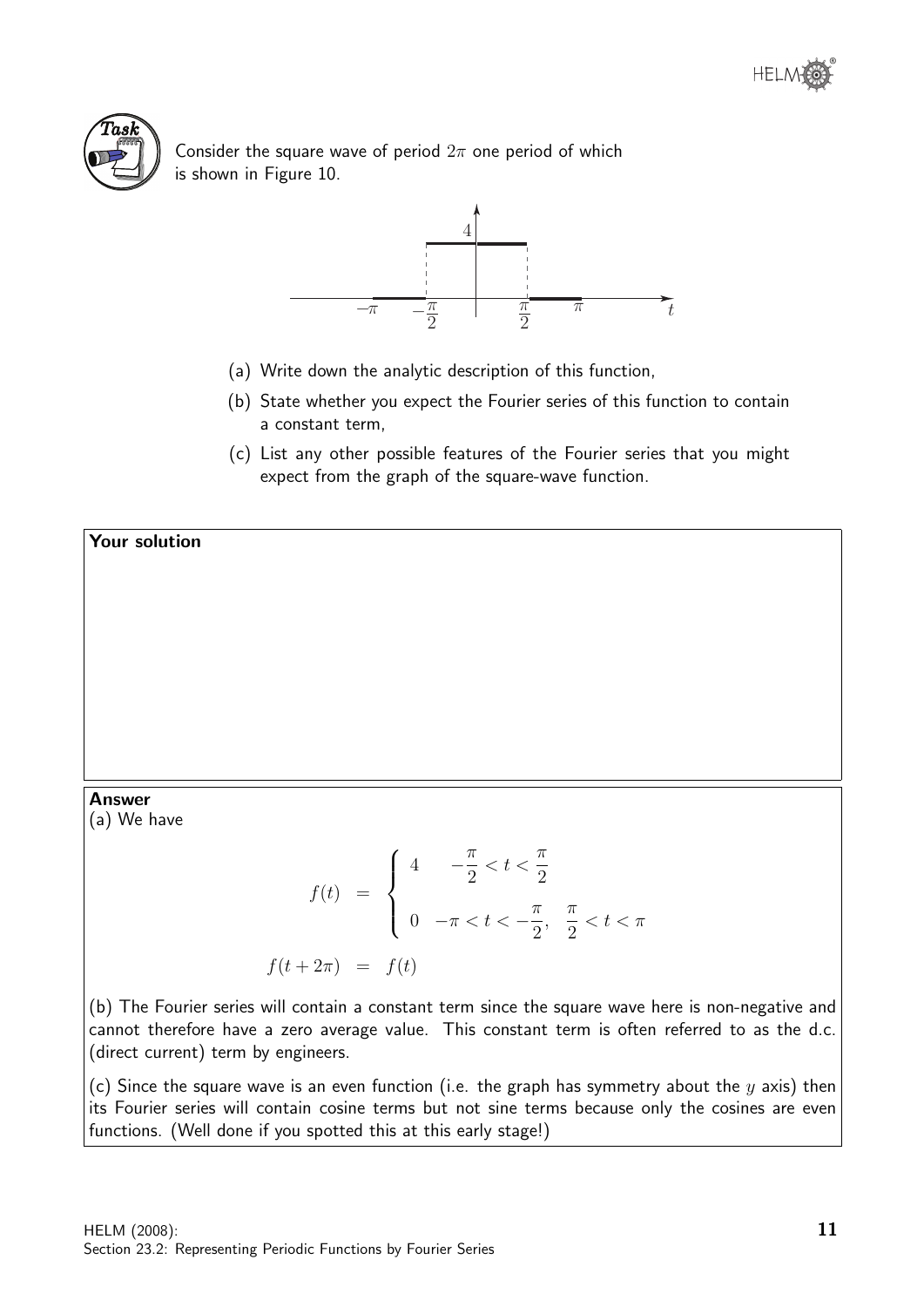It is possible to show, and we will do so later, that the Fourier series representation of this square wave is

$$
2 + \frac{8}{\pi} \left\{ \cos t - \frac{1}{3} \cos 3t + \frac{1}{5} \cos 5t - \frac{1}{7} \cos 7t + \dots \right\}
$$

i.e. the Fourier coefficients are

$$
\frac{a_0}{2} = 2, \qquad a_1 = \frac{8}{\pi}, \qquad a_2 = 0, \qquad a_3 = -\frac{8}{3\pi}, \qquad a_4 = 0, \qquad a_5 = \frac{8}{5\pi}, \ldots
$$

Note, as well as the presence of the constant term and of the cosine (but not sine) terms, that only odd harmonics are present i.e. sinusoids of period  $2\pi,$  $2\pi$ 3 ,  $2\pi$ 5 ,  $2\pi$ 7  $, \ldots$  or of frequency  $1, 3, 5, 7, \ldots$ times the fundamental frequency  $\frac{1}{2}$  $2\pi$ . We now show in Figure 8 graphs of

- (i) the square wave
- (ii) the first two terms of the Fourier series representing the square wave
- (iii) the first three terms of the Fourier series representing the square wave
- (iv) the first four terms of the Fourier series representing the square wave
- (v) the first five terms of the Fourier series representing the square wave

Note: We show the graphs for  $0 < t < \pi$  only since the square wave and its Fourier series are even.





**12** HELM (2008): Workbook 23: Fourier Series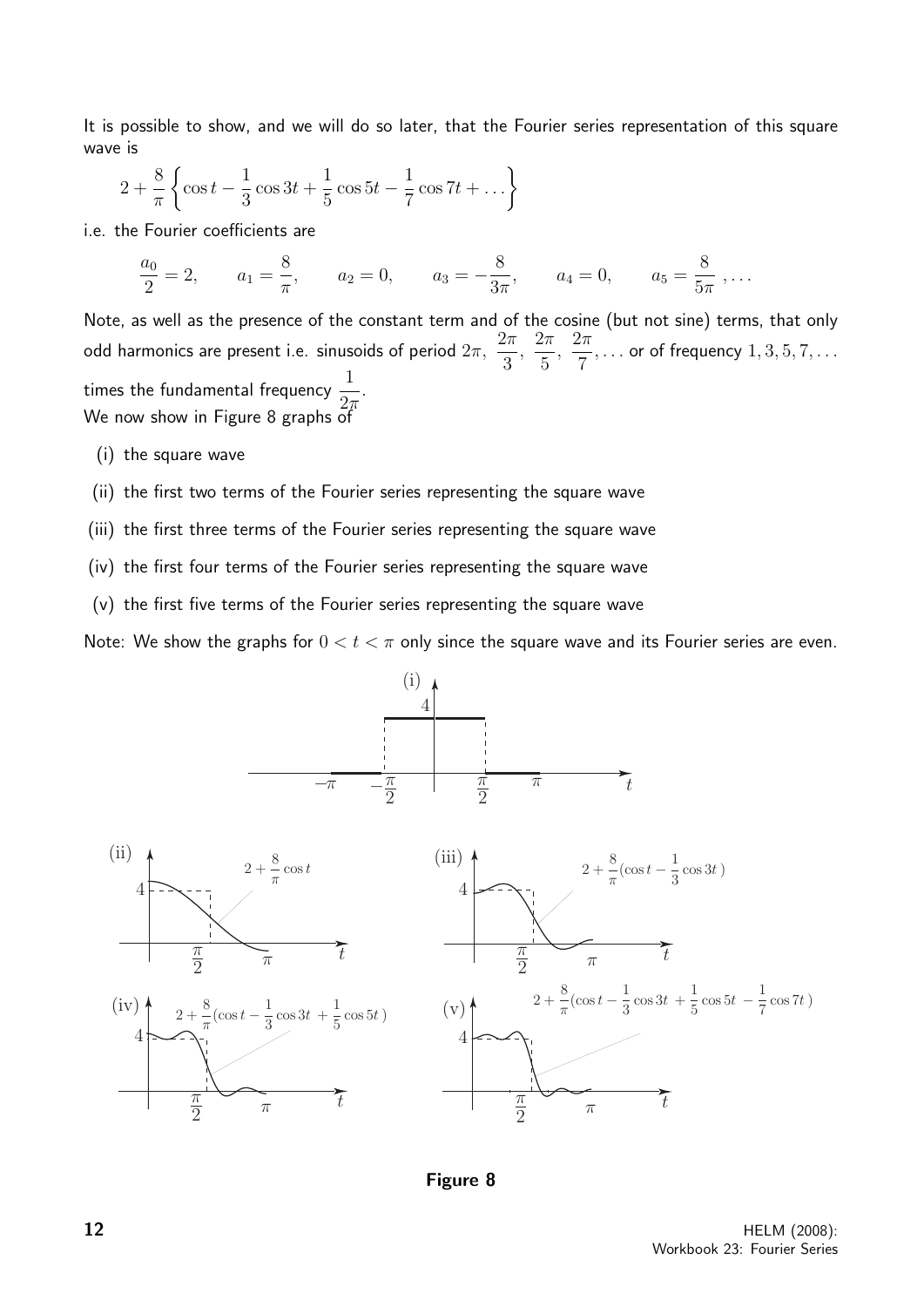

We can clearly see from Figure 8 that as the number of terms is increased the graph of the Fourier series gradually approaches that of the original square wave - the ripples increase in number but decrease in amplitude. (The behaviour near the  $\bf{discontinuity}$ , at  $t=$ π 2 , is slightly more complicated and it is possible to show that however many terms are taken in the Fourier series, some "overshoot" will always occur. This effect, which we do not discuss further, is known as the Gibbs Phenomenon.)

### **Orthogonality properties of sinusoids**

As stated earlier, a periodic function  $f(t)$  with period  $2\pi$  has a Fourier series representation

$$
f(t) = \frac{a_0}{2} + a_1 \cos t + a_2 \cos 2t + \dots + b_1 \sin t + b_2 \sin 2t + \dots,
$$
  

$$
= \frac{a_0}{2} + \sum_{n=1}^{\infty} (a_n \cos nt + b_n \sin nt)
$$
 (3)

To determine the Fourier coefficients  $a_n, b_n$  and the constant term  $\frac{a_0}{2}$ use has to be made of certain integrals involving sinusoids, the integrals being over a range  $\alpha, \alpha + 2\pi$ , where  $\alpha$  is any number. (We will normally choose  $\alpha = -\pi$ .)



Your solution

#### Answer

In fact both integrals are zero for

$$
\int_{-\pi}^{\pi} \sin nt \, dt = \left[ -\frac{1}{n} \cos nt \right]_{-\pi}^{\pi} = \frac{1}{n} \left( -\cos n\pi + \cos n\pi \right) = 0 \qquad n \neq 0 \tag{4}
$$
\n
$$
\int_{-\pi}^{\pi} \cos nt \, dt = \left[ \frac{1}{n} \sin nt \right]_{-\pi}^{\pi} = 0 \qquad n \neq 0 \tag{5}
$$

As special cases, if  $n = 0$  the first integral is zero and the second integral has value  $2\pi$ .

N.B. Any integration range  $\alpha$ ,  $\alpha + 2\pi$ , would give these same (zero) answers.

These integrals enable us to calculate the constant term in the Fourier series (3) as in the following task.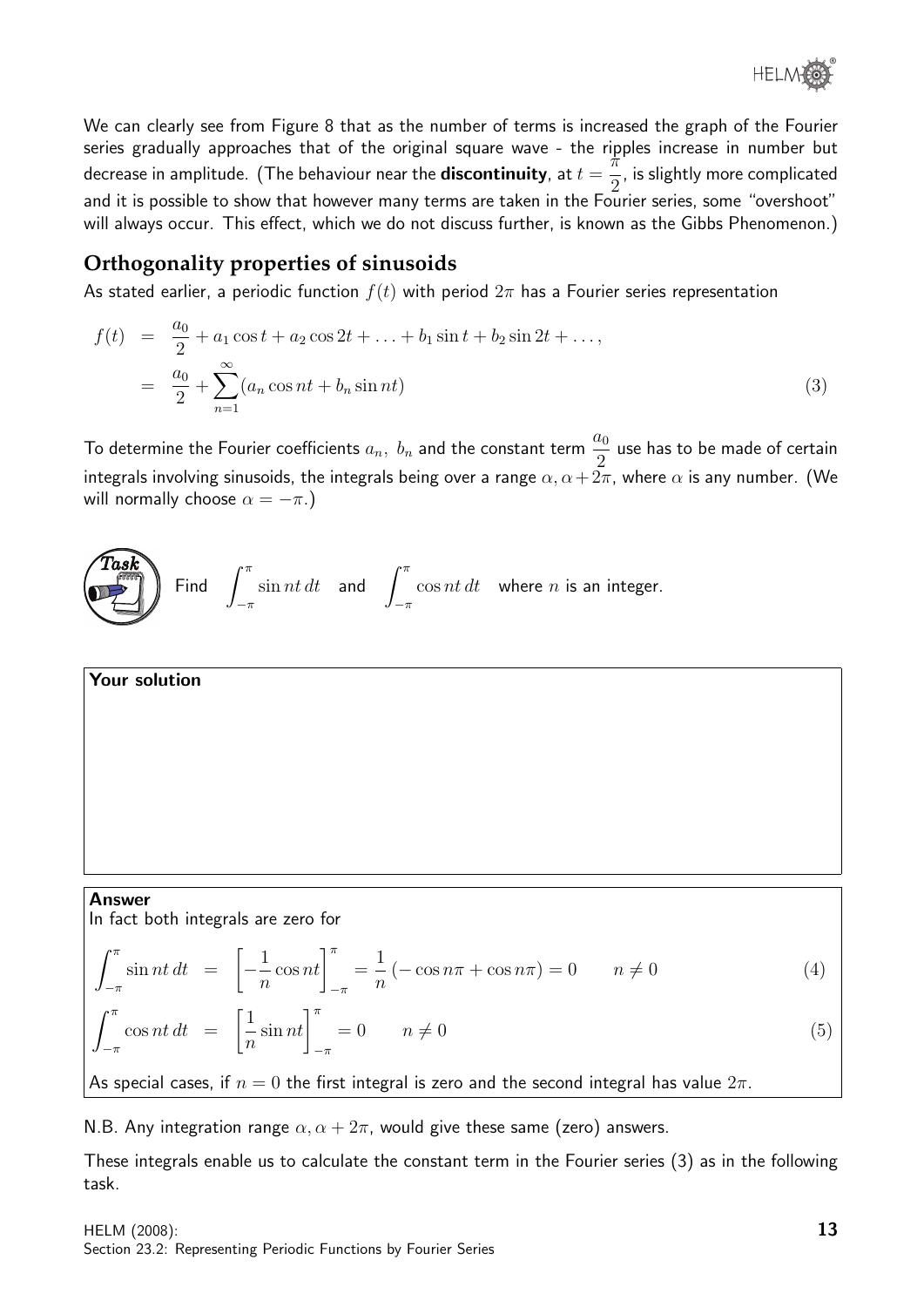

Your solution

Integrate both sides of (3) from  $-\pi$  to  $\pi$  and use the results from the previous Task. Hence obtain an expression for  $a_0$ .

Answer We get for the left-hand side

$$
\int_{-\pi}^{\pi} f(t)dt
$$

(whose value clearly depends on the function  $f(t)$ ). Integrating the right-hand side term by term we get

$$
\frac{1}{2} \int_{-\pi}^{\pi} a_0 \, dt + \sum_{n=1}^{\infty} \left\{ \int_{-\pi}^{\pi} a_n \cos nt \, dt + \int_{-\pi}^{\pi} b_n \sin nt \, dt \right\} = \frac{1}{2} \left[ a_0 \, t \right]_{-\pi}^{\pi} + \sum_{n=1}^{\infty} \{0 + 0\}
$$

(using the integrals (4) and (5) shown above). Thus we get

$$
\int_{-\pi}^{\pi} f(t) dt = \frac{1}{2} (2a_0 \pi) \qquad \text{or} \qquad a_0 = \frac{1}{\pi} \int_{-\pi}^{\pi} f(t) dt \tag{6}
$$



The constant term in a trigonometric Fourier series for a function of period  $2\pi$  is

$$
\frac{a_0}{2} = \frac{1}{2\pi} \int_{-\pi}^{\pi} f(t) dt = \text{ average value of } f(t) \text{ over 1 period.}
$$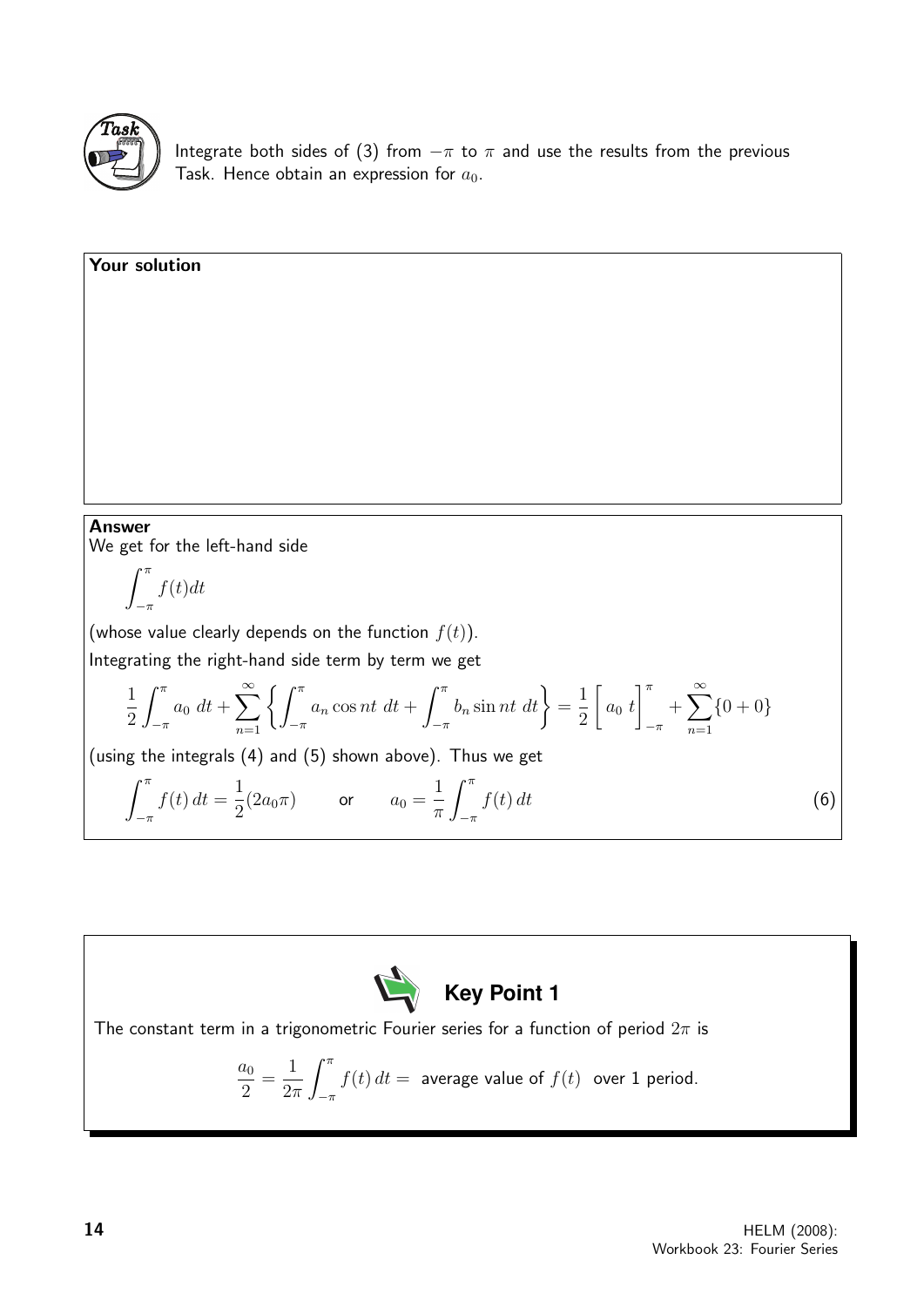

This result ties in with our earlier discussion on the significance of the constant term. Clearly a signal whose average value is zero will have no constant term in its Fourier series. The following square wave (Figure 9) is an example.



#### Figure 9

We now obtain further integrals, known as orthogonality properties, which enable us to find the remaining Fourier coefficients i.e. the amplitudes  $a_n$  and  $b_n$   $(n = 1, 2, 3, ...)$  of the sinusoids.





using the results (4) and (5) since  $n + m$  and  $n - m$  are also integers.

This result holds for any interval of  $2\pi$ .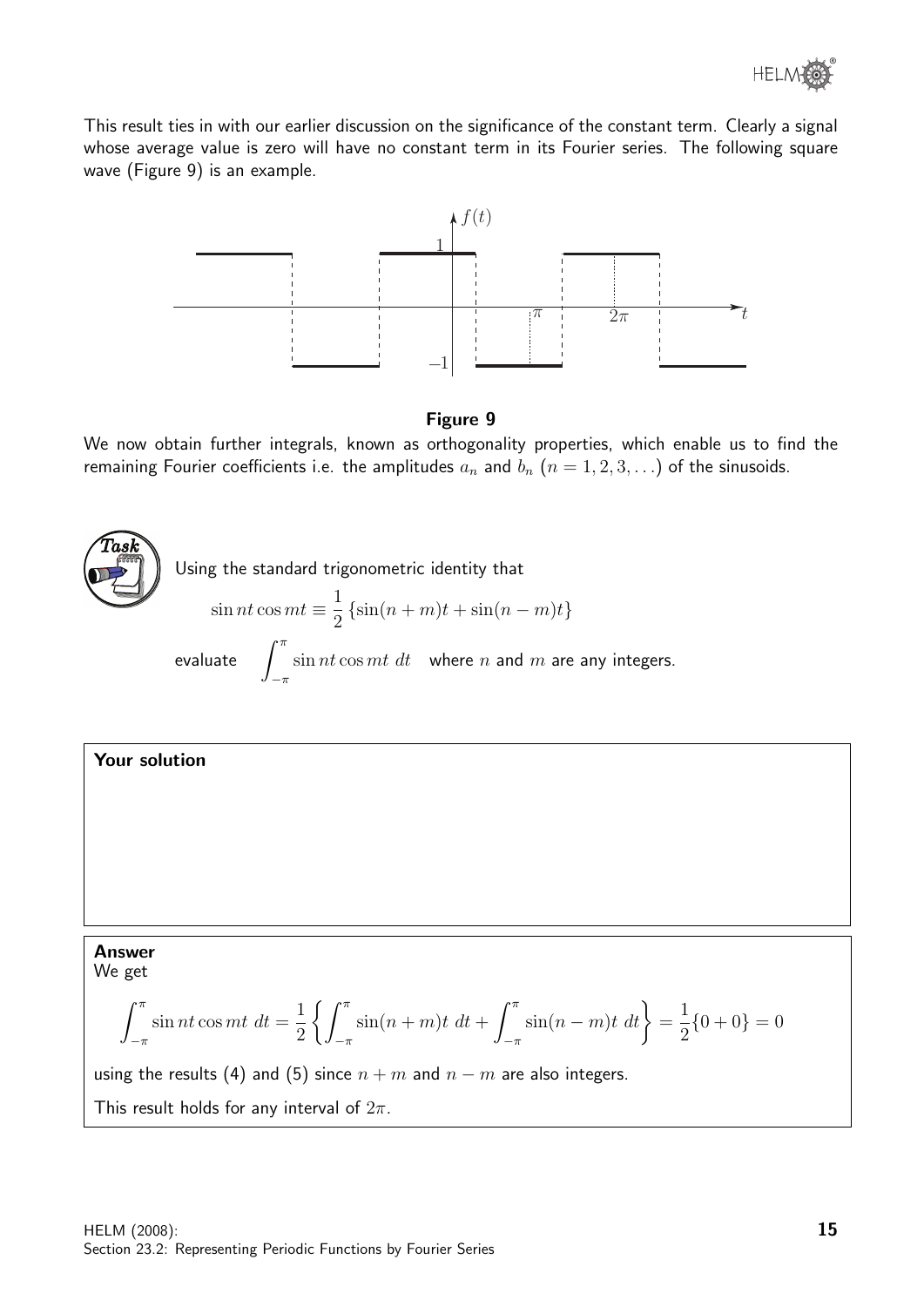

Orthogonality Relation

For any integers  $m, n$ , including the case  $m = n$ ,

$$
\int_{-\pi}^{\pi} \sin nt \cos mt \, dt = 0
$$

We shall use this result shortly but need a few more integrals first. Consider next

 $\int_0^{\pi} \cos nt \cos mt \, dt$  where m and n are integers.  $-\pi$ 

Using another trigonometric identity we have, for the case  $n \neq m$ ,

$$
\int_{-\pi}^{\pi} \cos nt \cos mt \, dt = \frac{1}{2} \int_{-\pi}^{\pi} \{ \cos(n+m)t + \cos(n-m)t \} dt
$$

$$
= \frac{1}{2} \{ 0 + 0 \} = 0 \quad \text{using the integrals (4) and (5).}
$$

For the case  $n = m$  we must get a non-zero answer since  $\cos^2 nt$  is non-negative. In this case:

$$
\int_{-\pi}^{\pi} \cos^2 nt \, dt = \frac{1}{2} \int_{-\pi}^{\pi} (1 + \cos 2nt) \, dt
$$
  
=  $\frac{1}{2} \left[ t + \frac{1}{2n} \sin 2nt \right]_{-\pi}^{\pi} = \pi$  (provided  $n \neq 0$ )

For the case  $n = m = 0$  we have  $\int_{-\pi}^{\pi} \cos nt \cos mt \, dt = 2\pi$ 



Proceeding in a similar way to the above, evaluate

$$
\int_{-\pi}^{\pi} \sin nt \sin mt \ dt
$$

for integers  $m$  and  $n$ .

Again consider separately the three cases: (a)  $n \neq m$ , (b)  $n = m \neq 0$  and (c)  $n = m = 0.$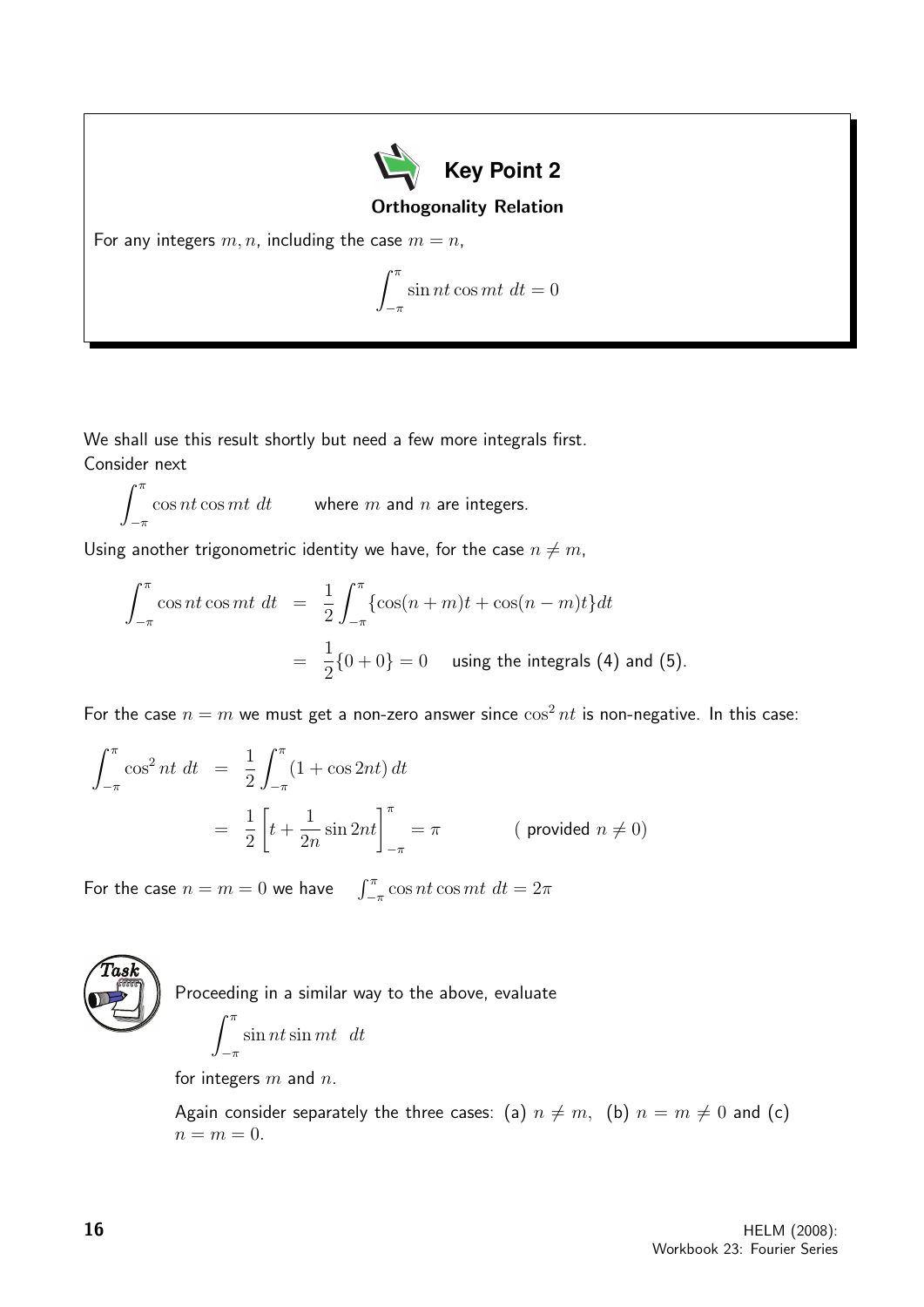

### Your solution

#### Answer

(a) Using the identity  $\sin nt \sin mt \equiv \frac{1}{2}$  $\frac{1}{2} \left\{ \cos(n-m)t - \cos(n+m)t \right\}$  and integrating the righthand side terms, we get, using (4) and  $(5)$ 

 $\int_0^\pi$  $-\pi$  $\sin nt \sin mt \, dt = 0$   $n, m$  integers  $n \neq m$ (b) Using the identity  $\cos 2\theta = 1 - 2\sin^2 \theta$  with  $\theta = nt$  gives for  $n = m \neq 0$  $\int_0^\pi$  $-\pi$  $\sin^2 nt \, dt = \frac{1}{2}$ 2  $\int_0^\pi$  $-\pi$  $(1 - \cos 2nt)dt = \pi$ (c) When  $n = m = 0$ ,  $\int_0^{\pi}$  $\sin nt \sin mt \, dt = 0.$ 

We summarise these results in the following Key Point:

 $-\pi$ 

For integers *n*, *m*  
\n
$$
\int_{-\pi}^{\pi} \sin nt \cos mt \, dt = 0
$$
\n
$$
\int_{-\pi}^{\pi} \cos nt \cos mt \, dt = \begin{cases}\n0 & n \neq m \\
\pi & n = m \neq 0 \\
2\pi & n = m = 0\n\end{cases}
$$
\n
$$
\int_{-\pi}^{\pi} \sin nt \sin mt \, dt = \begin{cases}\n0 & n \neq m, n = m = 0 \\
\pi & n = m\n\end{cases}
$$
\nAll these results hold for any integration range of width  $2\pi$ .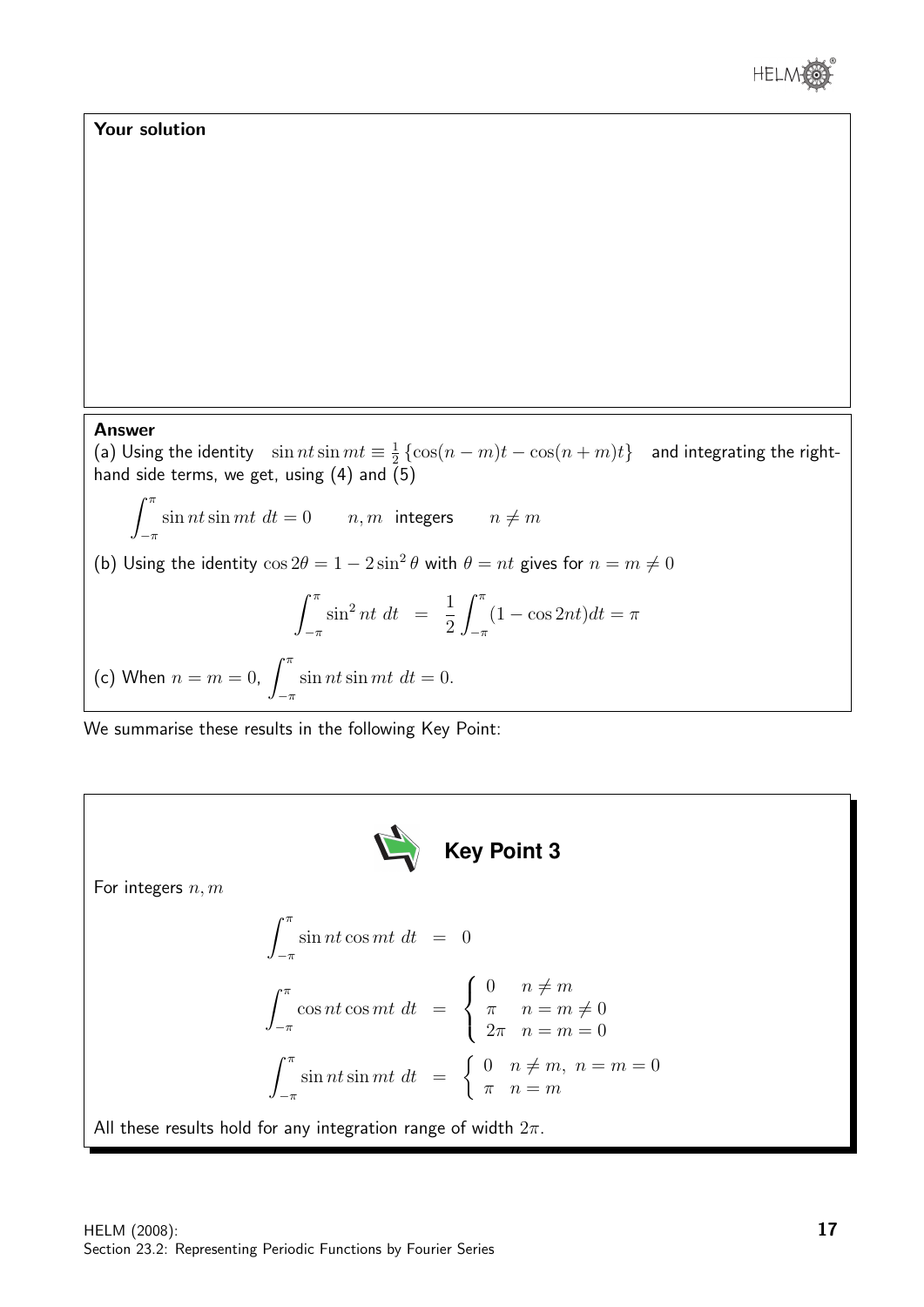# **3. Calculation of Fourier coefficients**

Consider the Fourier series for a function  $f(t)$  of period  $2\pi$ :

$$
f(t) = \frac{a_0}{2} + \sum_{n=1}^{\infty} (a_n \cos nt + b_n \sin nt)
$$
 (7)

To obtain the coefficients  $a_n$   $(n = 1, 2, 3, ...)$ , we multiply both sides by  $\cos mt$  where m is some positive integer and integrate both sides from  $-\pi$  to  $\pi$ .

For the left-hand side we obtain

$$
\int_{-\pi}^{\pi} f(t) \cos mt \, dt
$$

For the right-hand side we obtain

$$
\frac{a_0}{2} \int_{-\pi}^{\pi} \cos mt \, dt + \sum_{n=1}^{\infty} \left\{ a_n \int_{-\pi}^{\pi} \cos nt \cos mt \, dt + b_n \int_{-\pi}^{\pi} \sin nt \cos mt \, dt \right\}
$$

The first integral is zero using (5).

Using the orthogonality relations all the integrals in the summation give zero except for the case  $n = m$  when, from Key Point 3

$$
\int_{-\pi}^{\pi} \cos^2 mt \, dt = \pi
$$

Hence

$$
\int_{-\pi}^{\pi} f(t) \cos mt \, dt = a_m \pi
$$

from which the coefficient  $a_m$  can be obtained.

Rewriting  $m$  as  $n$  we get

$$
a_n = \frac{1}{\pi} \int_{-\pi}^{\pi} f(t) \cos nt \, dt \qquad \text{for} \ \ n = 1, 2, 3, \dots \tag{8}
$$

Using (6), we see the formula also works for  $n = 0$  (but we must remember that the constant term  $\frac{a_0}{\sin \frac{a_0}{a_0}}$ 2 .)

From (8)

 $a_n = 2 \times$  average value of  $f(t) \cos nt$  over one period.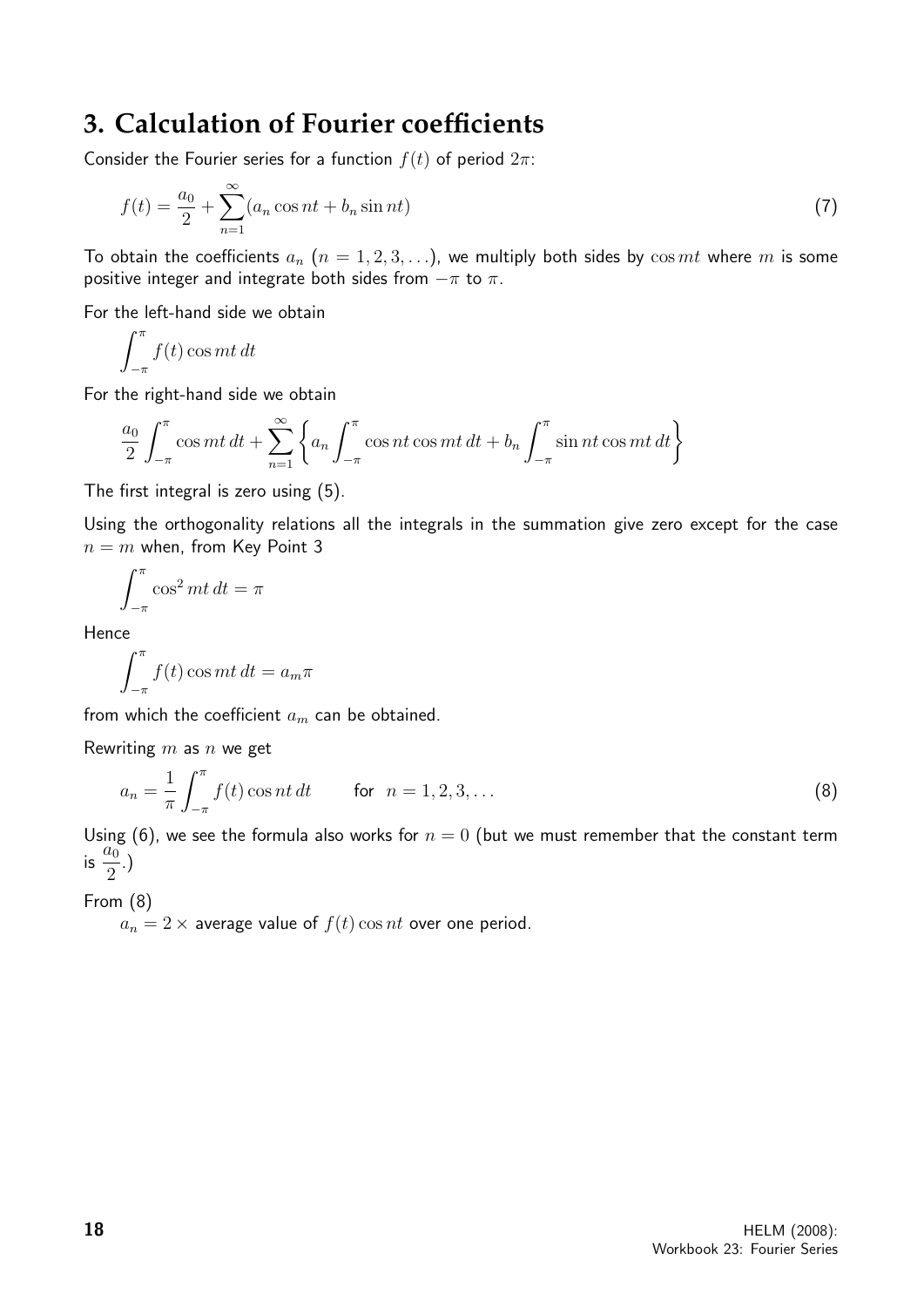



Your solution

By multiplying  $(7)$  by  $\sin mt$  obtain an expression for the Fourier Sine coefficients  $b_n, n = 1, 2, 3, \ldots$ 

## Answer

A similar calculation to that performed to find the  $a_n$  gives

$$
\int_{-\pi}^{\pi} f(t) \sin mt \, dt = \frac{a_0}{2} \int_{-\pi}^{\pi} \sin mt \, dt + \sum_{n=1}^{\infty} \left\{ \int_{-\pi}^{\pi} a_n \cos nt \sin mt \, dt + \int_{-\pi}^{\pi} b_n \sin nt \sin mt \, dt \right\}
$$

All terms on the right-hand side integrate to zero except for the case  $n = m$  where

$$
\int_{-\pi}^{\pi} b_m \sin^2 mt \, dt = b_m \pi
$$

Relabelling  $m$  as  $n$  gives

$$
b_n = \frac{1}{\pi} \int_{-\pi}^{\pi} f(t) \sin nt \, dt \qquad n = 1, 2, 3, \dots \tag{9}
$$

(There is no Fourier coefficient  $b_0$ .) Clearly  $b_n = 2 \times$  average value of  $f(t) \sin nt$  over one period.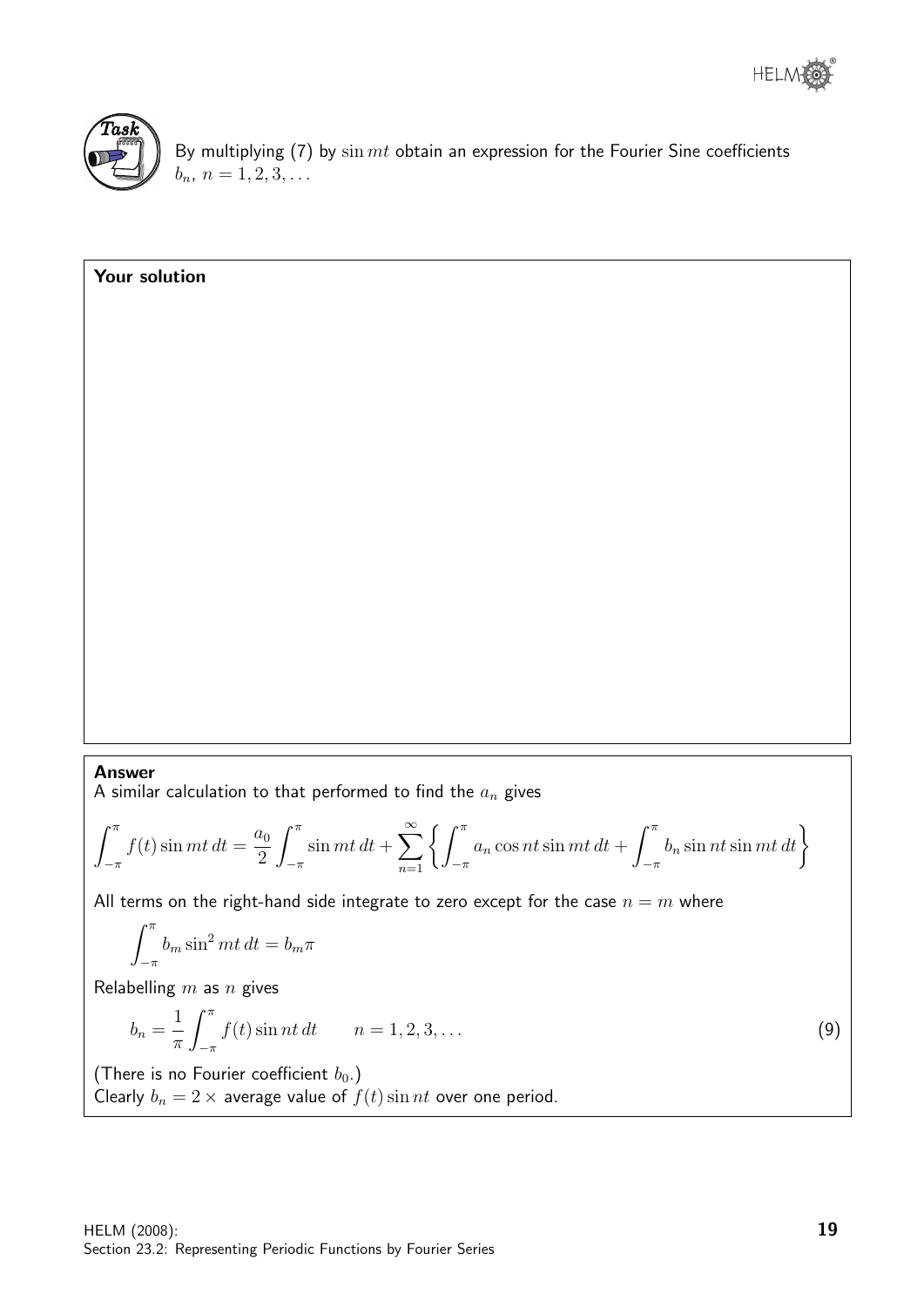

A function  $f(t)$  with period  $2\pi$  has a Fourier series

$$
f(t) = \frac{a_0}{2} + \sum_{n=1}^{\infty} (a_n \cos nt + b_n \sin nt)
$$

The Fourier coefficients are

$$
a_n = \frac{1}{\pi} \int_{-\pi}^{\pi} f(t) \cos nt \, dt \qquad n = 0, 1, 2, \dots
$$
  

$$
b_n = \frac{1}{\pi} \int_{-\pi}^{\pi} f(t) \sin nt \, dt \qquad n = 1, 2, \dots
$$

In the integrals any convenient integration range extending over an interval of  $2\pi$  may be used.

# **4. Examples of Fourier series**

We shall obtain the Fourier series of the "half-rectified" square wave shown in Figure 10.





We have

$$
f(t) = \begin{cases} 1 & 0 < t < \pi \\ 0 & \pi < t < 2\pi \end{cases}
$$

$$
f(t + 2\pi) = f(t)
$$

The calculation of the Fourier coefficients is merely straightforward integration using the results already obtained:

$$
a_n = \frac{1}{\pi} \int_{-\pi}^{\pi} f(t) \cos nt \, dt
$$

in general. Hence, for our square wave

$$
a_n = \frac{1}{\pi} \int_0^{\pi} (1) \cos nt \, dt = \frac{1}{\pi} \left[ \frac{\sin nt}{n} \right]_0^{\pi} = 0 \qquad \text{provided } n \neq 0
$$

20 HELM (2008): Workbook 23: Fourier Series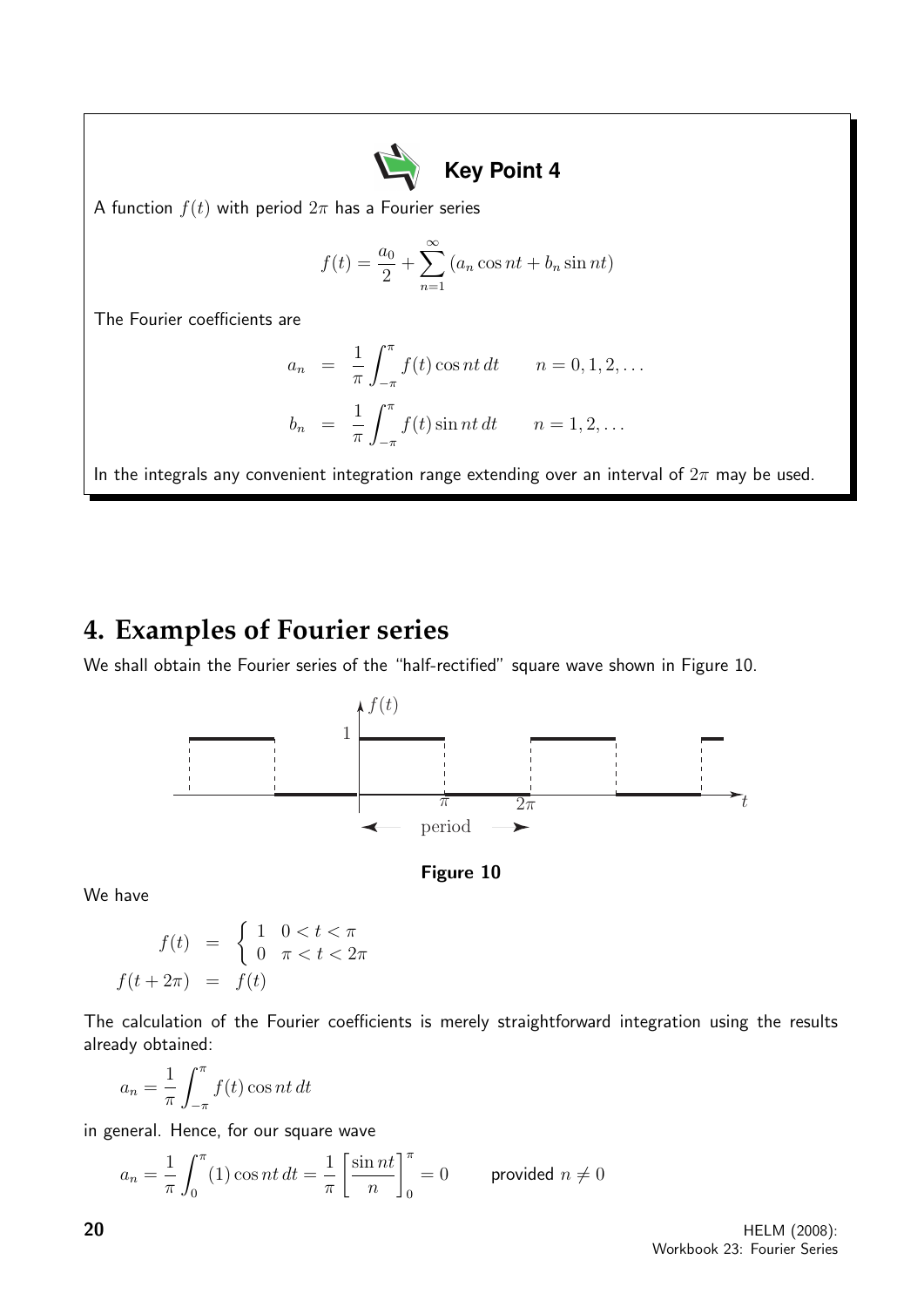®

But 
$$
a_0 = \frac{1}{\pi} \int_0^{\pi} (1) dt = 1
$$
 so the constant term is  $\frac{a_0}{2} = \frac{1}{2}$ .

(The square wave takes on values 1 and 0 over equal length intervals of  $t$  so 1 2 is clearly the mean value.)

Similarly

$$
b_n = \frac{1}{\pi} \int_0^{\pi} (1) \sin nt \, dt = \frac{1}{\pi} \left[ -\frac{\cos nt}{n} \right]_0^{\pi}
$$

Some care is needed now!

$$
b_n = \frac{1}{n\pi} \left( 1 - \cos n\pi \right)
$$

But  $\cos n\pi = +1$   $n = 2, 4, 6, \ldots,$ 

$$
\therefore \qquad b_n = 0 \qquad n = 2, 4, 6, \dots
$$

However,  $\cos n\pi = -1$   $n = 1, 3, 5, ...$ 

$$
\therefore \qquad b_n = \frac{1}{n\pi} (1 - (-1)) = \frac{2}{n\pi} \qquad n = 1, 3, 5, \dots
$$

i.e.  $b_1 =$ 2  $\frac{2}{\pi}$ ,  $b_3 =$ 2  $rac{2}{3\pi}$ ,  $b_5 =$ 2  $5\pi$ , . . .

Hence the required Fourier series is

$$
f(t) = \frac{a_0}{2} + \sum_{n=1}^{\infty} (a_n \cos nt + b_n \sin nt)
$$
 in general  

$$
f(t) = \frac{1}{2} + \frac{2}{\pi} \left( \sin t + \frac{1}{3} \sin 3t + \frac{1}{5} \sin 5t + \dots \right)
$$
 in this case

Note that the Fourier series for this particular form of the square wave contains a constant term and odd harmonic sine terms. We already know why the constant term arises (because of the non-zero mean value of the functions) and will explain later why the presence of any odd harmonic sine terms could have been predicted without integration.

The Fourier series we have found can be written in summation notation in various ways:

$$
\frac{1}{2} + \frac{2}{\pi} \sum_{\substack{n=1 \ n \text{ odd}}}^{\infty} \frac{1}{n} \sin nt
$$
 or, since *n* is odd, we may write  $n = 2k - 1$   $k = 1, 2, ...$  and write the Fourier series as  $\frac{1}{2} + \frac{2}{\pi} \sum_{k=1}^{\infty} \frac{1}{(2k-1)} \sin(2k-1)t$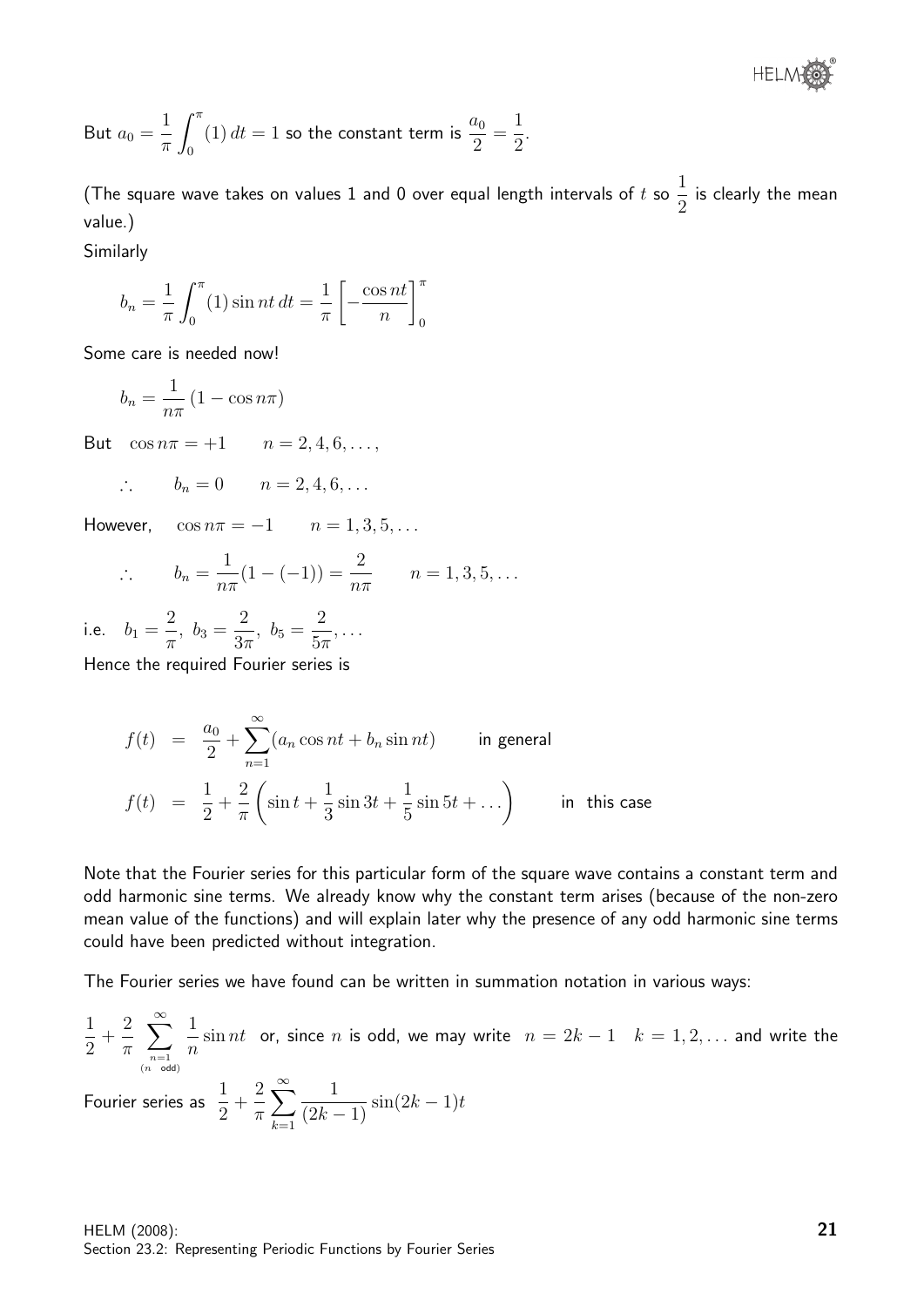

Obtain the Fourier series of the square wave one period of which is shown:



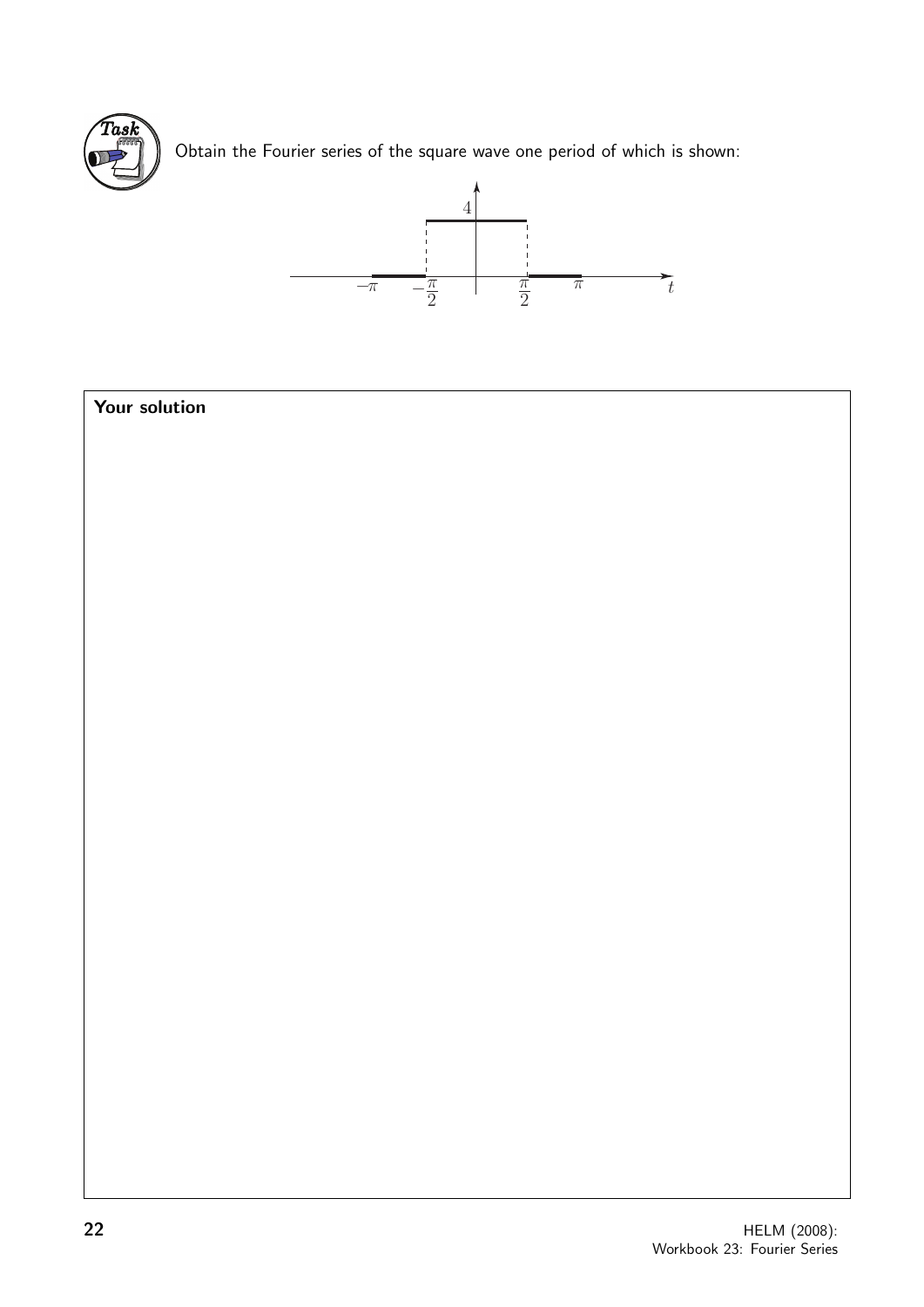

Answer We have, since the function is non-zero only for  $-\frac{\pi}{2} < t < \frac{\pi}{2}$ ,

$$
a_0 = \frac{1}{\pi} \int_{-\frac{\pi}{2}}^{\frac{\pi}{2}} 4 \, dt = 4
$$

∴  $a_0$ 2  $= 2$  is the constant term as we would expect. Also

$$
a_n = \frac{1}{\pi} \int_{-\frac{\pi}{2}}^{\frac{\pi}{2}} 4 \cos nt \, dt = \frac{4}{\pi} \left[ \frac{\sin nt}{n} \right]_{-\frac{\pi}{2}}^{\frac{\pi}{2}}
$$
  
=  $\frac{4}{n\pi} \left\{ \sin \left( \frac{n\pi}{2} \right) - \sin \left( -\frac{n\pi}{2} \right) \right\} = \frac{8}{n\pi} \sin \left( \frac{n\pi}{2} \right) \qquad n = 1, 2, 3, ...$ 

It follows from a knowledge of the sine function that

$$
a_n = \begin{cases} 0 & n = 2, 4, 6, ... \\ \frac{8}{n\pi} & n = 1, 5, 9, ... \\ -\frac{8}{n\pi} & n = 3, 7, 11, ... \end{cases}
$$

Also

$$
b_n = \frac{1}{\pi} \int_{-\frac{\pi}{2}}^{\frac{\pi}{2}} 4 \sin nt \, dt = \frac{4}{\pi} \left[ -\frac{\cos nt}{n} \right]_{-\frac{\pi}{2}}^{\frac{\pi}{2}} = -\frac{4}{n\pi} \left\{ \cos \left( \frac{n\pi}{2} \right) - \cos \left( -\frac{n\pi}{2} \right) \right\} = 0
$$

Hence, the required Fourier series is

$$
f(t) = 2 + \frac{8}{\pi} \left( \cos t - \frac{1}{3} \cos 3t + \frac{1}{5} \cos 5t - \frac{1}{7} \cos 7t + \dots \right)
$$

which, like the previous square wave, contains a constant term and odd harmonics, but in this case odd harmonic cosine terms rather than sine.

You may recall that this particular square wave was used earlier and we have already sketched the form of the Fourier series for 2, 3, 4 and 5 terms in Figure 8.

Clearly, in finding the Fourier series of square waves, the integration is particularly simple because  $f(t)$  takes on piecewise constant values. For other functions, such as saw-tooth waves this will not be the case. Before we tackle such functions however we shall generalise our formulae for the Fourier coefficients  $a_n, b_n$  to the case of a periodic function of arbitrary period, rather than confining ourselves to period  $2\pi$ .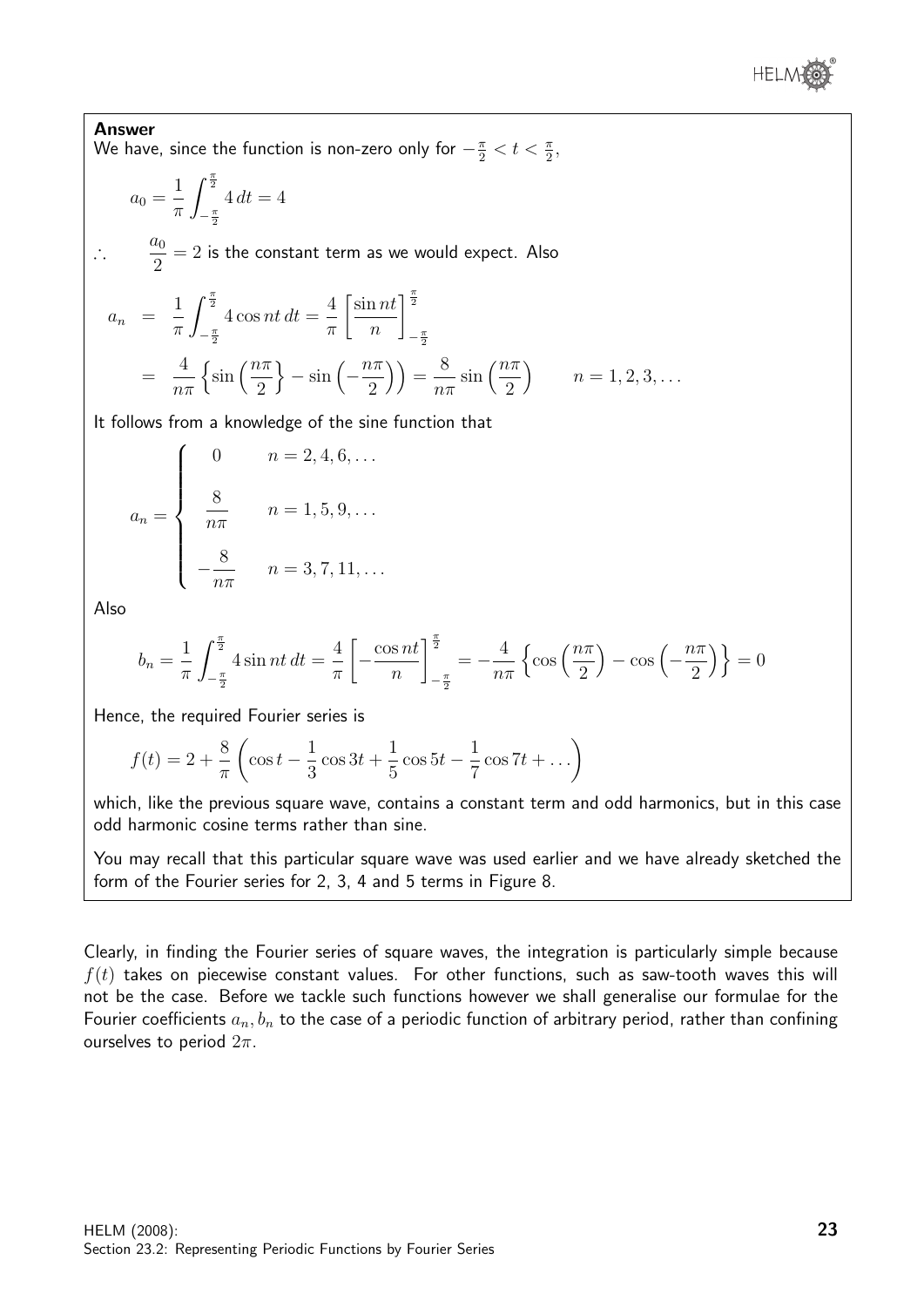# **5. Fourier series for functions of general period**

This is a straightforward extension of the period  $2\pi$  case that we have already discussed. Using x (instead of t) temporarily as the variable. We have seen that a  $2\pi$  periodic function  $f(x)$ has a Fourier series

$$
f(x) = \frac{a_0}{2} + \sum_{n=1}^{\infty} (a_n \cos nx + b_n \sin nx)
$$

with

$$
a_n = \frac{1}{\pi} \int_{-\pi}^{\pi} f(x) \cos nx \, dx \qquad n = 0, 1, 2, \dots \qquad b_n = \frac{1}{\pi} \int_{-\pi}^{\pi} f(x) \sin nx \, dx \qquad n = 1, 2, \dots
$$

Suppose we now change the variable to  $t$  where  $x =$  $2\pi$ T t.

Thus  $x = \pi$  corresponds to  $t = T/2$  and  $x = -\pi$  corresponds to  $t = -T/2$ . Hence regarded as a function of  $t$ , we have a function with period  $T$ .

Making the substitution  $x =$  $2\pi$ T  $t$ , and hence  $dx =$  $2\pi$  $\frac{d}{dt}$  dt, in the expressions for  $a_n$  and  $b_n$  we obtain

$$
a_n = \frac{2}{T} \int_{-\frac{T}{2}}^{\frac{T}{2}} f(t) \cos\left(\frac{2n\pi t}{T}\right) dt \qquad n = 0, 1, 2 \dots
$$
  

$$
b_n = \frac{2}{T} \int_{-\frac{T}{2}}^{\frac{T}{2}} f(t) \sin\left(\frac{2n\pi t}{T}\right) dt \qquad n = 1, 2 \dots
$$

These integrals give the Fourier coefficients for a function of period  $T$  whose Fourier series is

$$
f(t) = \frac{a_0}{2} + \sum_{n=1}^{\infty} \left\{ a_n \cos\left(\frac{2n\pi t}{T}\right) + b_n \sin\left(\frac{2n\pi t}{T}\right) \right\}
$$

Various other notations are commonly used in this case e.g. it is sometimes convenient to write the period  $T = 2\ell$ . (This is particularly useful when Fourier series arise in the solution of partial differential equations.) Another alternative is to use the angular frequency  $\omega$  and put  $T = 2\pi/\omega$ .



Write down the form of the Fourier series and expressions for the coefficients if (a)  $T = 2\ell$  (b)  $T = 2\pi/\omega$ .

Your solution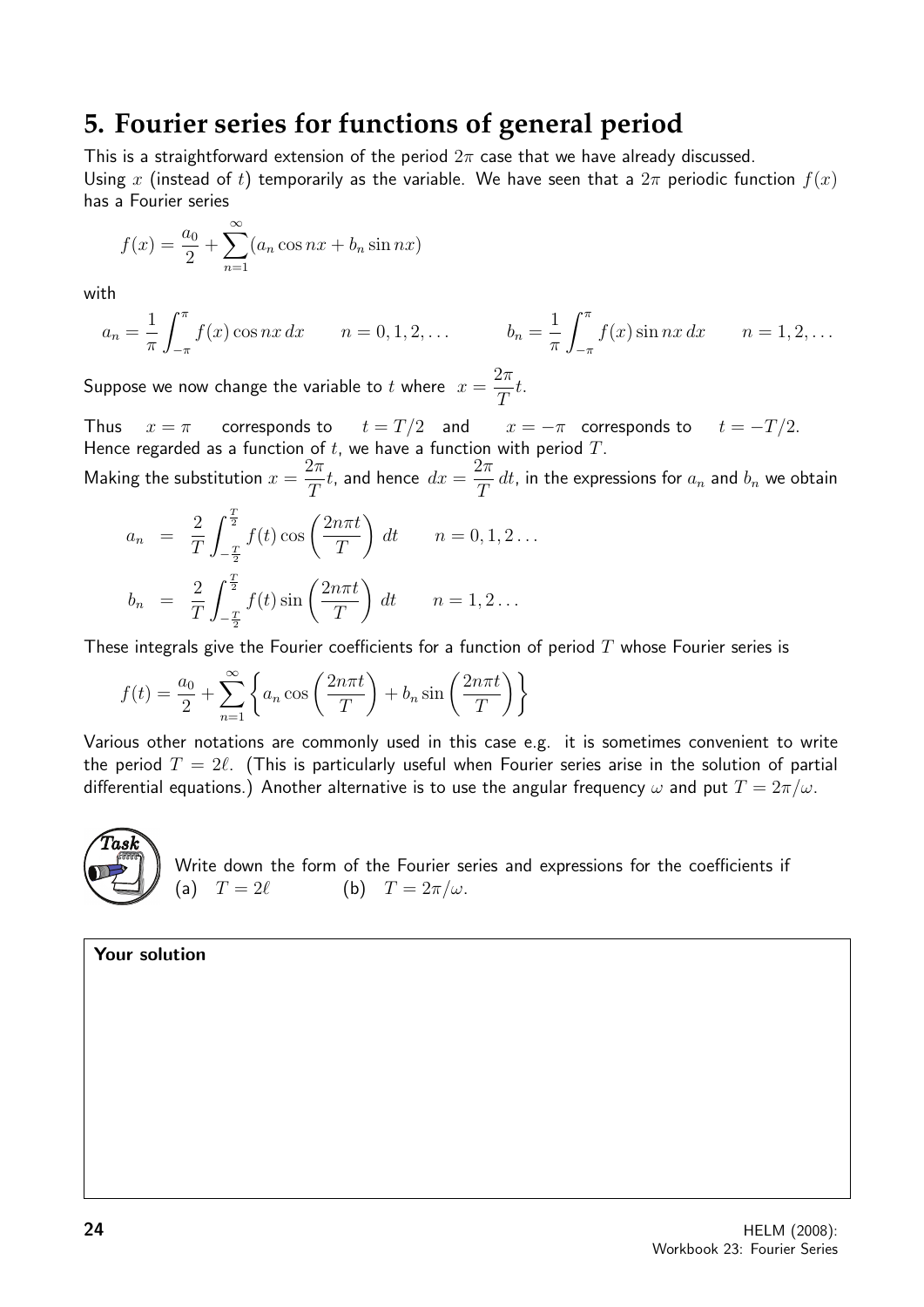® HELM

Answer  
\n(a) 
$$
f(t) = \frac{a_0}{2} + \sum_{n=1}^{\infty} \left\{ a_n \cos\left(\frac{n\pi t}{\ell}\right) + b_n \sin\left(\frac{n\pi t}{\ell}\right) \right\}
$$
 with  $a_n = \frac{1}{\ell} \int_{-\ell}^{\ell} f(t) \cos\left(\frac{n\pi t}{\ell}\right) dt$   
\nand similarly for  $b_n$ .  
\n(b)  $f(t) = \frac{a_0}{2} + \sum_{n=1}^{\infty} \left\{ a_n \cos(n\omega t) + b_n \sin(n\omega t) \right\}$  with  $a_n = \frac{\omega}{\pi} \int_{-\frac{\pi}{\omega}}^{\frac{\pi}{\omega}} f(t) \cos(n\omega t) dt$   
\nand similarly for  $b_n$ .

You should note that, as usual, any convenient integration range of length  $T$  (or  $2\ell$  or  $2\pi$ ω ) can be used in evaluating  $a_n$  and  $b_n$ .





### Solution

Here the period  $T = 2\ell = 4$  so  $\ell = 2$ . The Fourier series will have the form

$$
f(t) = \frac{a_0}{2} + \sum_{n=1}^{\infty} \left\{ a_n \cos\left(\frac{n\pi t}{2}\right) + b_n \sin\left(\frac{n\pi t}{2}\right) \right\}
$$

The coefficients  $a_n$  are given by

$$
a_n = \frac{1}{2} \int_{-2}^{2} f(t) \cos\left(\frac{n\pi t}{2}\right) dt
$$

where

$$
f(t) = \begin{cases} 0 & -2 < t < 0 \\ t & 0 < t < 2 \end{cases} \qquad f(t+4) = f(t)
$$
\nHence  $a_n = \frac{1}{2} \int_0^2 t \cos\left(\frac{n\pi t}{2}\right) dt$ .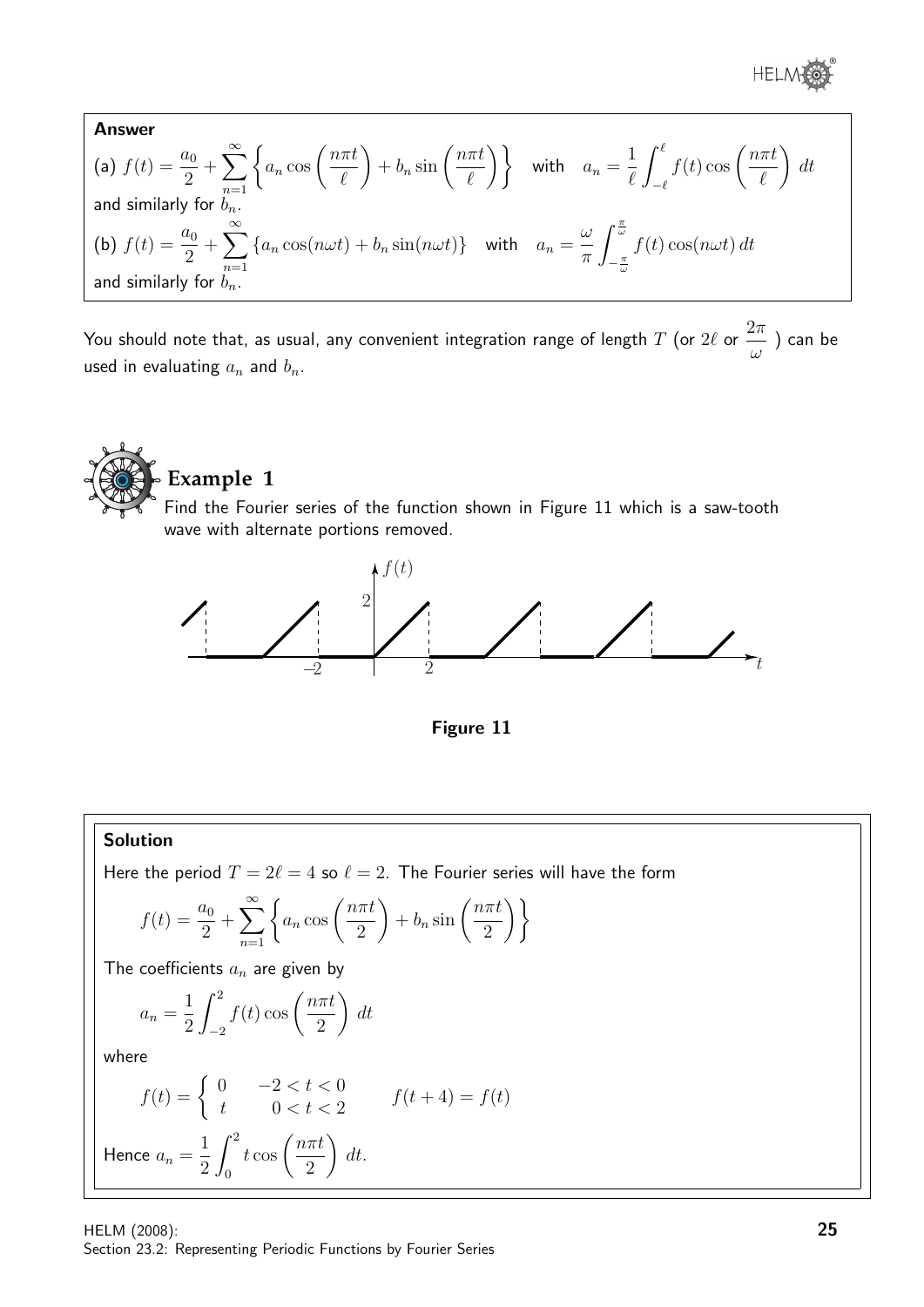### Solution (contd.)

The integration is readily performed using integration by parts:

$$
\int_0^2 t \cos\left(\frac{n\pi t}{2}\right) dt = \left[ t \frac{2}{n\pi} \sin\left(\frac{n\pi t}{2}\right) \right]_0^2 - \frac{2}{n\pi} \int_0^2 \sin\left(\frac{n\pi t}{2}\right) dt
$$

$$
= \frac{4}{n^2 \pi^2} \left[ \cos\left(\frac{n\pi t}{2}\right) \right]_0^2 \qquad n \neq 0
$$

$$
= \frac{4}{n^2 \pi^2} (\cos n\pi - 1).
$$

Hence, since  $a_n =$ 1 2  $\int_0^2$  $\boldsymbol{0}$  $t \cos(\frac{n\pi t}{2})$ 2 )dt  $\sqrt{ }$ 0  $n = 2, 4, 6, \ldots$ 

$$
a_n = \begin{cases} 4 & n = 1, 3, 5, \dots \\ -\frac{4}{n^2 \pi^2} & n = 1, 3, 5, \dots \end{cases}
$$

The constant term is  $\frac{a_0}{2}$  $\frac{a_0}{2}$  where  $a_0 =$ 1 2  $\int_0^2$  $\mathbf{0}$  $t\,dt=1.$ 

Similarly

$$
b_n = \frac{1}{2} \int_0^2 t \sin\left(\frac{n\pi t}{2}\right) dt
$$

where

$$
\int_0^2 t \sin\left(\frac{n\pi t}{2}\right) dt = \left[-t\frac{2}{n\pi} \cos\left(\frac{n\pi t}{2}\right)\right]_0^2 + \frac{2}{n\pi} \int_0^2 \cos\left(\frac{n\pi t}{2}\right) dt.
$$

The second integral gives zero. Hence

$$
b_n = -\frac{2}{n\pi} \cos n\pi = \begin{cases} -\frac{2}{n\pi} & n = 2, 4, 6, \dots \\ +\frac{2}{n\pi} & n = 1, 3, 5, \dots \end{cases}
$$

Hence, using all these results for the Fourier coefficients, the required Fourier series is

$$
f(t) = \frac{1}{2} - \frac{4}{\pi^2} \left\{ \cos\left(\frac{\pi t}{2}\right) + \frac{1}{9} \cos\left(\frac{3\pi t}{2}\right) + \frac{1}{25} \cos\left(\frac{5\pi t}{2}\right) + \dots \right\}
$$

$$
+ \frac{2}{\pi} \left\{ \sin\left(\frac{\pi t}{2}\right) - \frac{1}{2} \sin\left(\frac{2\pi t}{2}\right) + \frac{1}{3} \sin\left(\frac{3\pi t}{2}\right) \dots \right\}
$$

Notice that because the Fourier coefficients depend on  $\frac{1}{2}$  $n^2$ (rather than  $\frac{1}{1}$ n as was the case for the square wave) the sinusoidal components in the Fourier series have quite rapidly decreasing amplitudes. We would therefore expect to be able to approximate the original saw-tooth function using only a quite small number of terms in the series.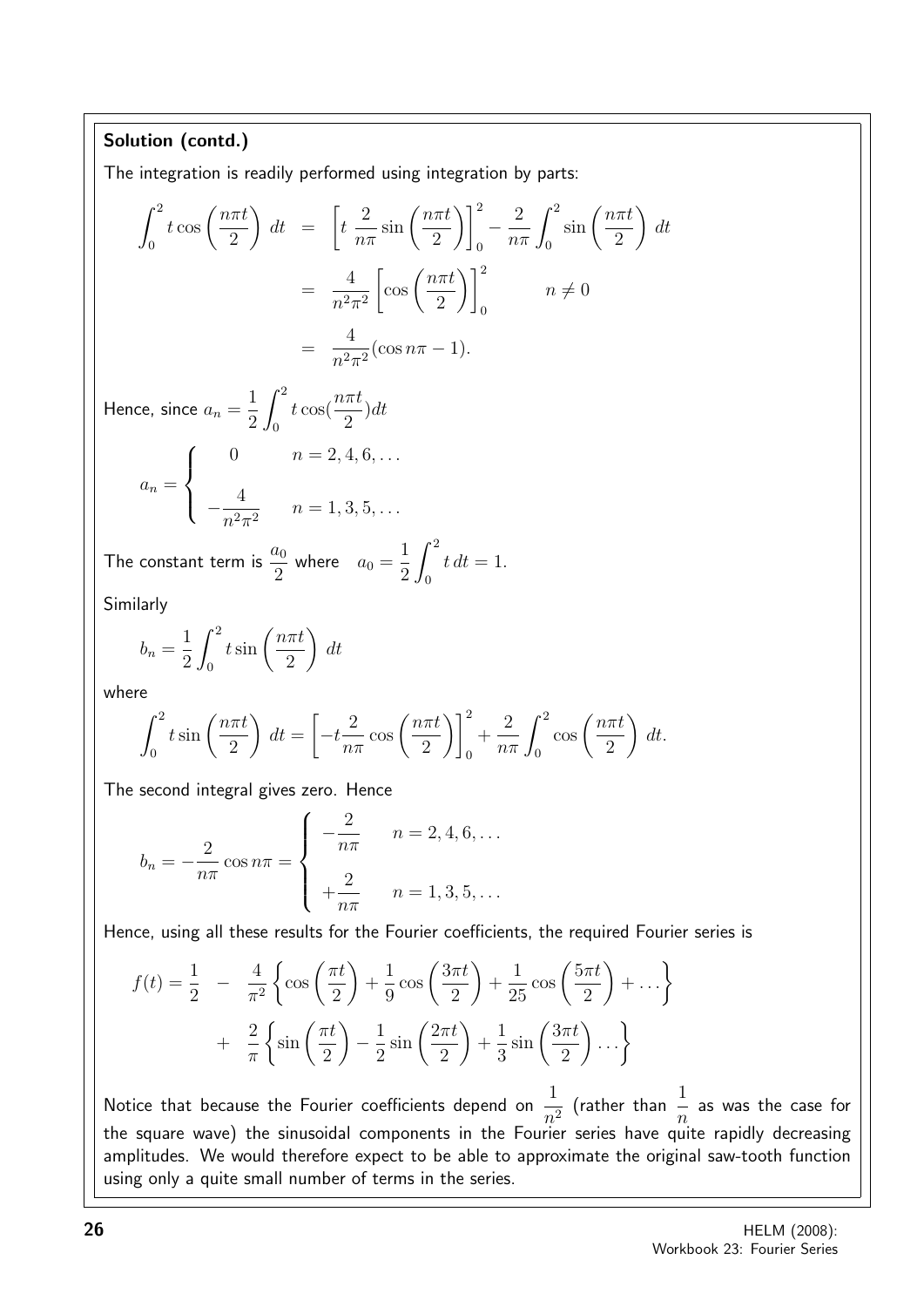



Obtain the Fourier series of the function



First write out the form of the Fourier series in this case:

### Your solution

#### Answer

Since  $T = 2\ell = 2$  and since the function has a non-zero average value, the form of the Fourier series is

$$
\frac{a_0}{2} + \sum_{n=1}^{\infty} \left\{ a_n(\cos n\pi t) + b_n \sin(n\pi t) \right\}
$$

Now write out integral expressions for  $a_n$  and  $b_n$ . Will there be a constant term in the Fourier series?

### Your solution

#### Answer

Because the function is non-negative there will be a constant term. Since  $T = 2\ell = 2$  then  $\ell = 1$ and we have

$$
a_n = \int_{-1}^1 t^2 \cos(n\pi t) dt \qquad n = 0, 1, 2, ...
$$

$$
b_n = \int_{-1}^1 t^2 \sin(n\pi t) dt \qquad n = 1, 2, ...
$$

The constant term will be  $\frac{a_0}{2}$  $\frac{a_0}{2}$  where  $a_0 =$  $\int_0^1$ −1  $t^2 dt$ .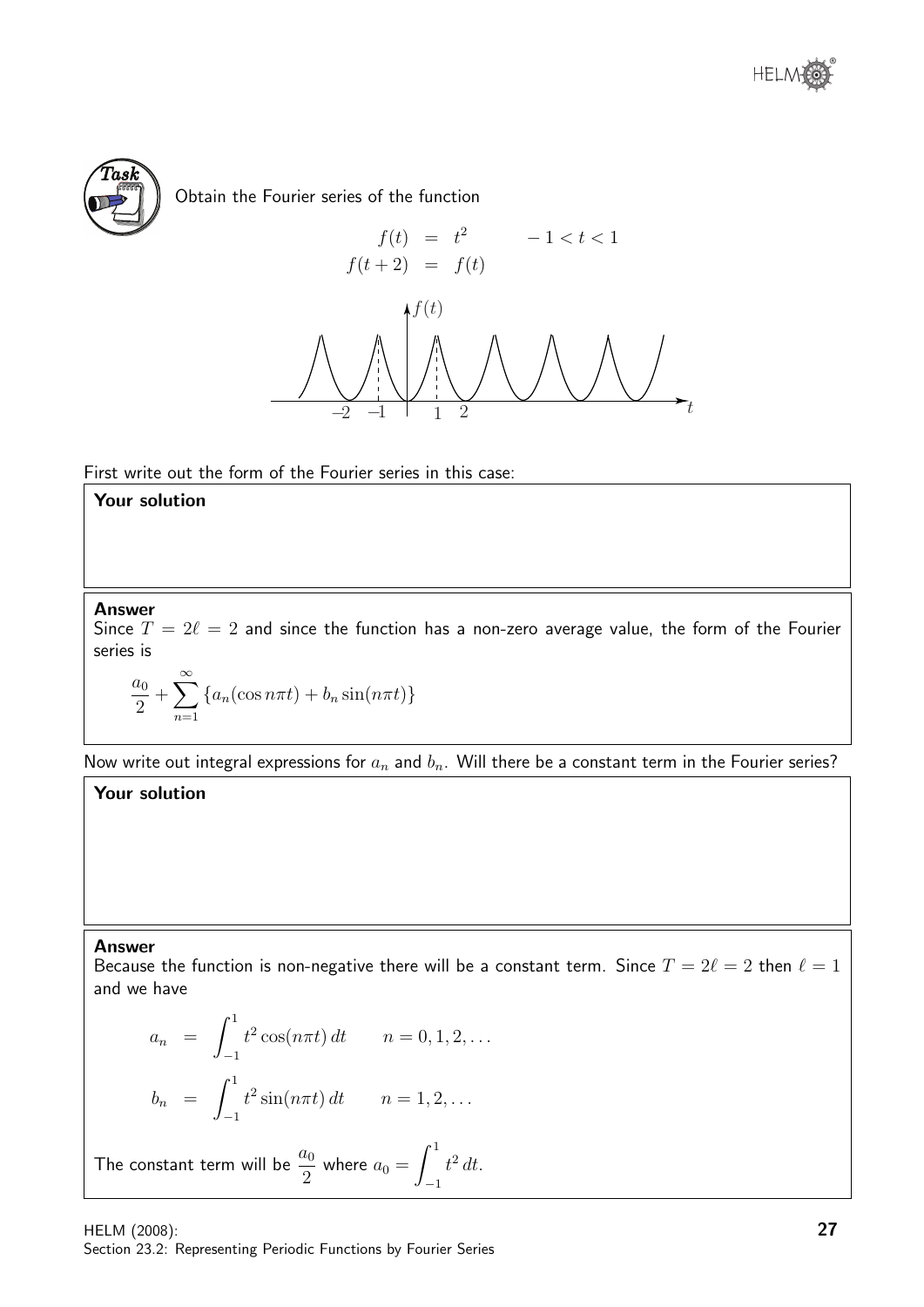Now evaluate the integrals. Try to spot the value of the integral for  $b_n$  so as to avoid integration. Note that the integrand is an even functions for  $a_n$  and an odd functon for  $b_n$ .

Your solution

#### Answer

The integral for  $b_n$  is zero for all  $n$  because the integrand is an odd function of  $t$ . Since the integrand is even in the integrals for  $a_n$  we can write

$$
a_n = 2 \int_0^1 t^2 \cos n\pi t \, dt \qquad n = 0, 1, 2, \dots
$$

The constant term will be  $\frac{a_o}{\Omega}$  $\frac{a_o}{2}$  where  $a_0 = 2 \int_0^1$ 0  $t^2 dt =$ 2 3 .

For  $n = 1, 2, 3, \ldots$  we must integrate by parts (twice)

$$
a_n = 2 \left\{ \left[ \frac{t^2}{n\pi} \sin(n\pi t) \right]_0^1 - \frac{2}{n\pi} \int_0^1 t \sin(n\pi t) dt \right\}
$$
  
= 
$$
- \frac{4}{n\pi} \left\{ \left[ -\frac{t}{n\pi} \cos(n\pi t) \right]_0^1 + \frac{1}{n\pi} \int_0^1 \cos(n\pi t) dt \right\}.
$$

The integral in the second term gives zero so  $a_n =$ 4  $\frac{1}{n^2 \pi^2} \cos n\pi$ .

Now writing out the final form of the Fourier series we have

$$
f(t) = \frac{1}{3} + \frac{4}{\pi^2} \sum_{n=1}^{\infty} \frac{\cos n\pi}{n^2} \cos(n\pi t) = \frac{1}{3} + \frac{4}{\pi^2} \left\{-\cos(\pi t) + \frac{1}{4}\cos(2\pi t) - \frac{1}{9}\cos(3\pi t) + \dots\right\}
$$